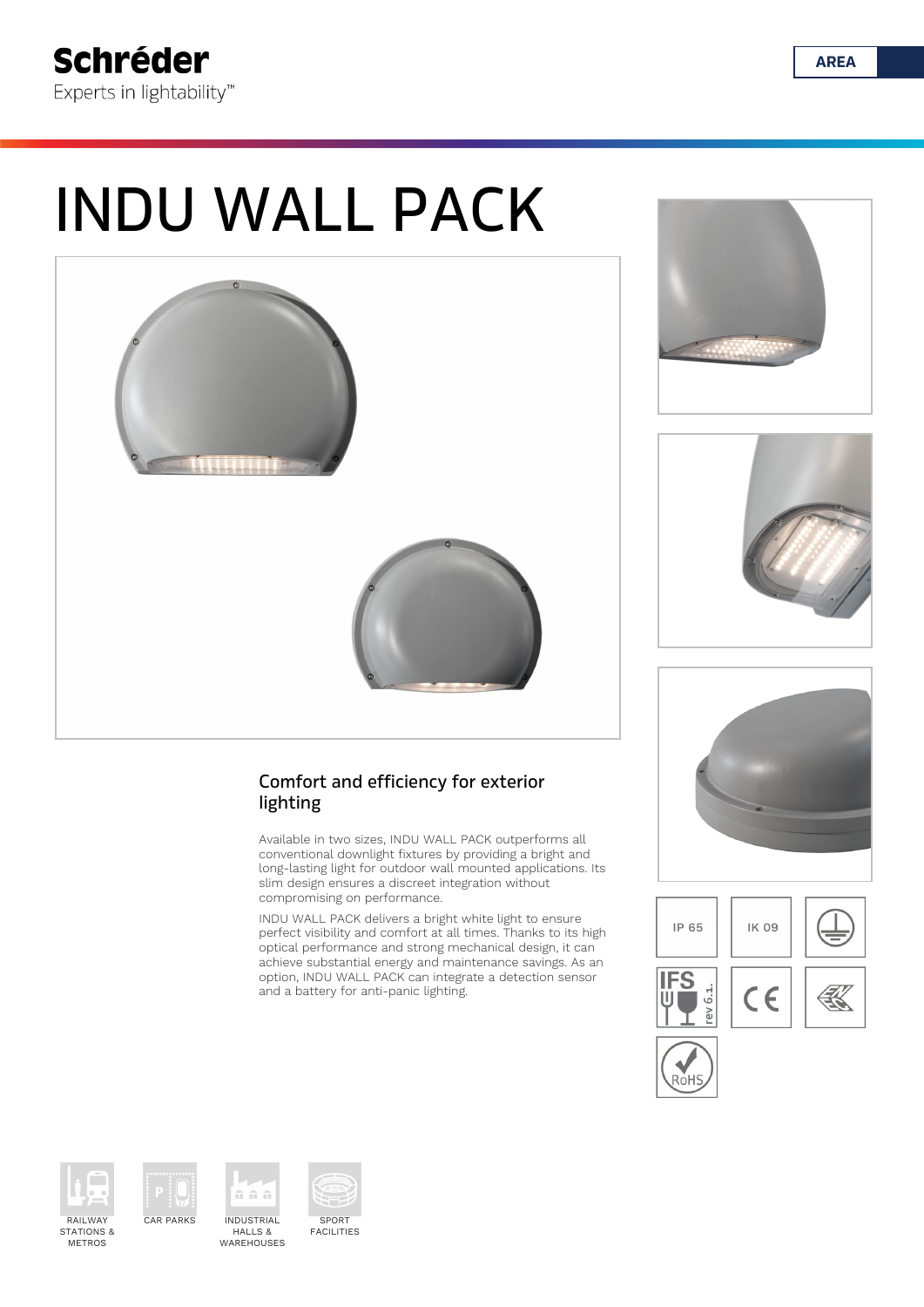## **Schréder**

### Concept

The INDU WALL PACK range provides a cost-effective and environment-friendly

LED alternative to fixtures fitted with HID or incandescent lamps. It creates safe and comfortable environments with significant energy and maintenance savings.

These wall-mounted downlight fixtures are composed of a two-piece housing with a powdercoat paint finish; a backplate in die-cast aluminium and a front part in polycarbonate with a polycarbonate protector.

The design of INDU WALL PACK facilitates its installation. Once the mounting plate is fixed to the wall, the optical unit can be easily wired and screwed onto the plate.

Suited to various applications such as building exteriors, outdoor corridors, garages, paths, stairs and other outdoor or indoor environments, INDU WALL PACK not only provides energy efficient lighting, it enhances safety and comfort for people working or visiting facilities.

With its photometric performance, INDU WALL PACK optimises the spacing between two units and reduces the investment and installation time.

As an option, it enables smart lighting: a motion and daylight sensor can create autonomous light-on-demand scenarios for comfort and safety with maximised energy savings while an integrated battery preventspanic in case of a power outage.



INDU WALL PACK is available in two sizes to deliver the most suitable solution.



INDU WALL PACK is secured to the surface with 4 screws.

### TYPES OF APPLICATION

- **RAILWAY STATIONS & METROS**
- CAR PARKS
- **. INDUSTRIAL HALLS & WAREHOUSES**
- **SPORT FACILITIES**

### KEY ADVANTAGES

- High energy savings compared to systems with traditional discharge lamps
- Two sizes to provide the best solution
- Robust yet discreet design to blend into any environment
- · High visual comfort
- White light with a high colour rendering index
- Easy installation with removable back plate
- Integrated motion detection sensor (option)
- Emergency lighting with optional battery



Thanks to its photometric performance, INDU WALL PACK optimises the spacing between two units.



As an option, a sensor (motion and daylight) and a battery are proposed for maximised savings and enhanced safety.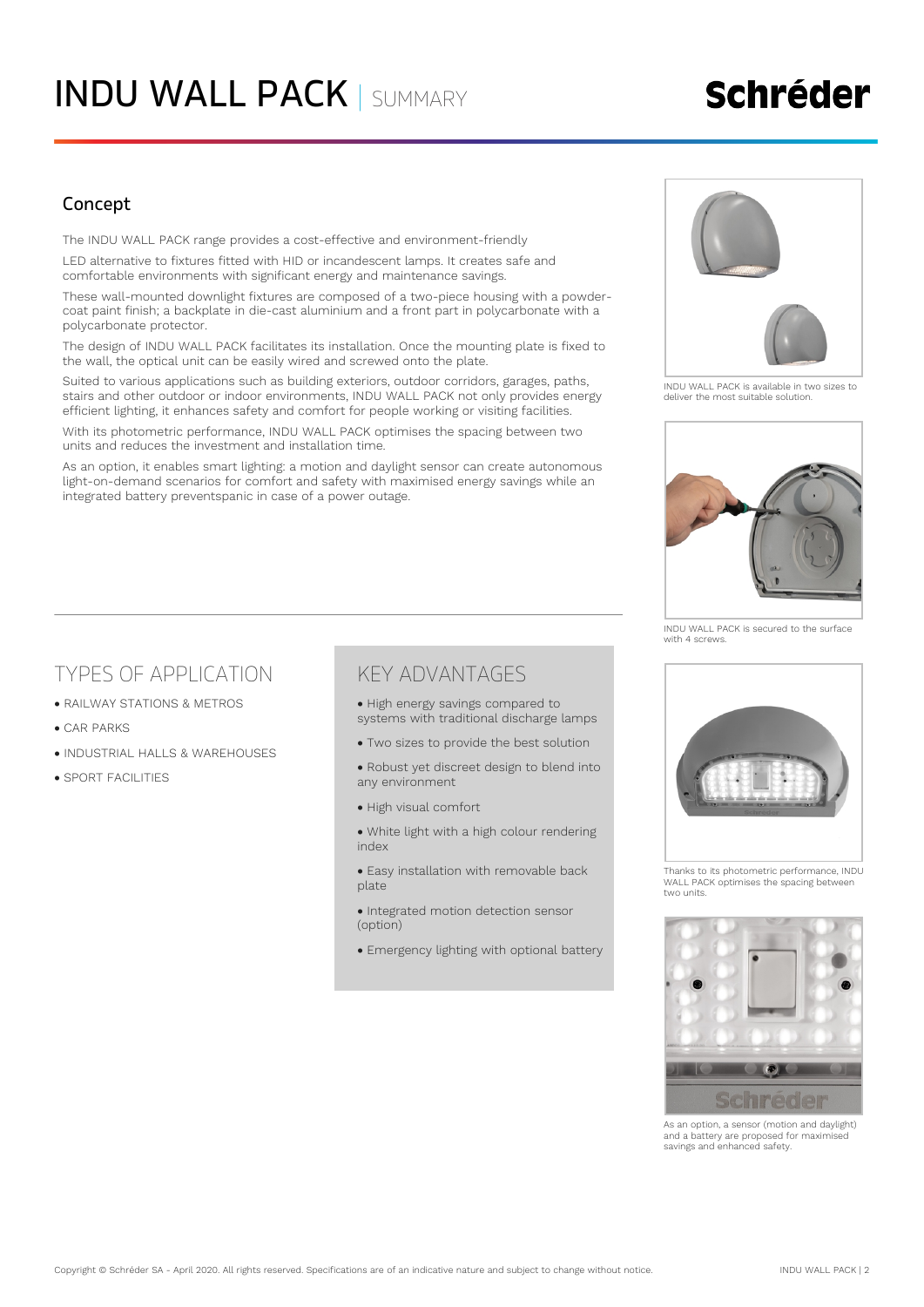# INDU WALL PACK | CHARACTERISTICS

# Schréder

#### GENERAL INFORMATION

| Recommended<br>installation height                                             | 3m to 6m   10' to 20'                                            |
|--------------------------------------------------------------------------------|------------------------------------------------------------------|
| Driver included                                                                | Yes                                                              |
| CF Mark                                                                        | Yes                                                              |
| <b>FNFC</b> certified                                                          | Yes                                                              |
| ROHS compliant                                                                 | Yes                                                              |
| IFS (food &<br>beverage) rev 6.1.<br>compliant                                 | Yes                                                              |
| French law of<br>December 27th 2018<br>- Compliant with<br>application type(s) | a, b, c, d, e, f, g                                              |
| Testing standard                                                               | LM 79-08 (all measurements in ISO17025<br>accredited laboratory) |

#### HOUSING AND FINISH

| Housing            | Aluminium<br>Composite materials |  |  |
|--------------------|----------------------------------|--|--|
| Protector          | Polycarbonate                    |  |  |
| Housing finish     | Polyester powder coating         |  |  |
| Standard colour(s) | RAL 7040 window grey             |  |  |
| Tightness level    | IP 65                            |  |  |
| Impact resistance  | - 09                             |  |  |

#### ELECTRICAL INFORMATION

| <b>Flectrical class</b>                                                                                                                              | Class I FU                                                                                       |  |  |  |
|------------------------------------------------------------------------------------------------------------------------------------------------------|--------------------------------------------------------------------------------------------------|--|--|--|
| Nominal voltage                                                                                                                                      | $220 - 240V - 50 - 60Hz$                                                                         |  |  |  |
| Power factor (at full<br>load)                                                                                                                       | 0.9                                                                                              |  |  |  |
| Surge protection<br>options (kV)                                                                                                                     | 1<br>$\mathfrak{D}$                                                                              |  |  |  |
| Electromagnetic<br>compatibility (EMC)                                                                                                               | EN 55015:2013/A1:2015, EN 61000-3-<br>2:2014, EN 61000-3-3:2013, EN<br>61547:2009, EN 62493:2015 |  |  |  |
| Control protocol(s)                                                                                                                                  | 1-10V, DALI 2.0                                                                                  |  |  |  |
| Sensor                                                                                                                                               | Motion sensor (optional)                                                                         |  |  |  |
| Emergency                                                                                                                                            | Optional integrated battery                                                                      |  |  |  |
| OPTICAL INFORMATION                                                                                                                                  |                                                                                                  |  |  |  |
| LED colour<br>temperature                                                                                                                            | 3000K (Warm White 830)<br>4000K (Neutral White 840)                                              |  |  |  |
| Colour rendering<br>index (CRI)                                                                                                                      | >80 (Warm White 830)<br>>80 (Neutral White 840)                                                  |  |  |  |
| LIFETIME OF THE LEDS @ TO 25°C<br>and the contract of the contract of the contract of<br>$-11$<br>$\Gamma$ $\sim$ $\sim$ $\sim$ $\sim$ $\sim$ $\sim$ |                                                                                                  |  |  |  |

#### All configurations 50,000h - L95

#### OPERATING CONDITIONS

Operating temperature range (Ta) -20 °C up to +50 °C / -4 °F up to 122 °F

*· Depending on the luminaire configuration. For more details, please contact us.*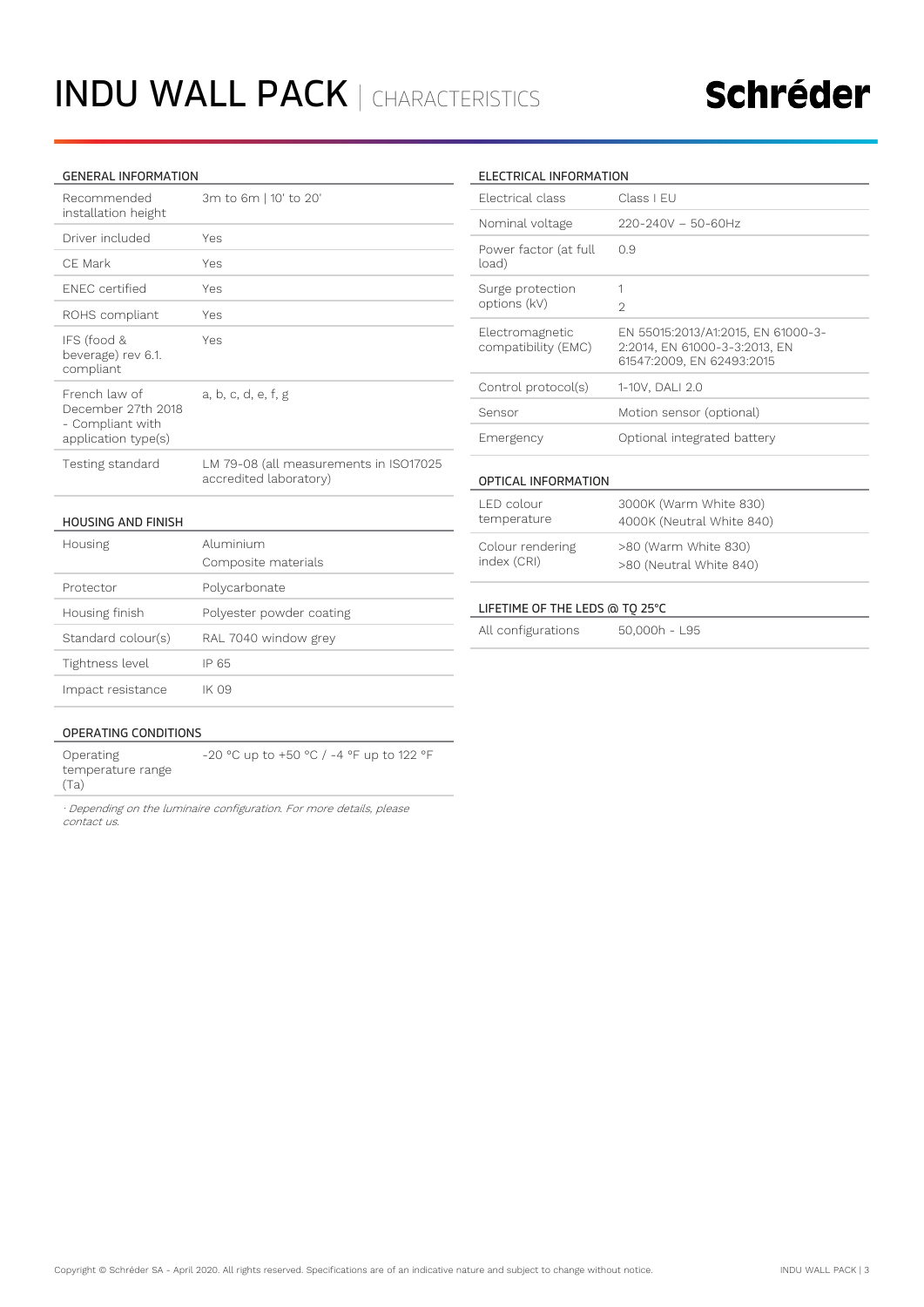### Schréder

#### DIMENSIONS AND MOUNTING

| AxBxC (mm   inch)      | INDU WALL PACK 1 - 250x117x201   9.8x4.6x7.9<br>INDU WALL PACK 2 - 320x130x257   12.6x5.1x10.1<br>INDU WALL PACK 2 EM - 320x130x257   12.6x5.1x10.1 |
|------------------------|-----------------------------------------------------------------------------------------------------------------------------------------------------|
| Weight (kg   lbs)      | INDU WALL PACK 1 - 1.4   3.1<br>INDU WALL PACK 2 - 2.1   4.6<br>INDU WALL PACK 2 EM - 2.3   5.1                                                     |
| Mounting possibilities | Surface mounting                                                                                                                                    |

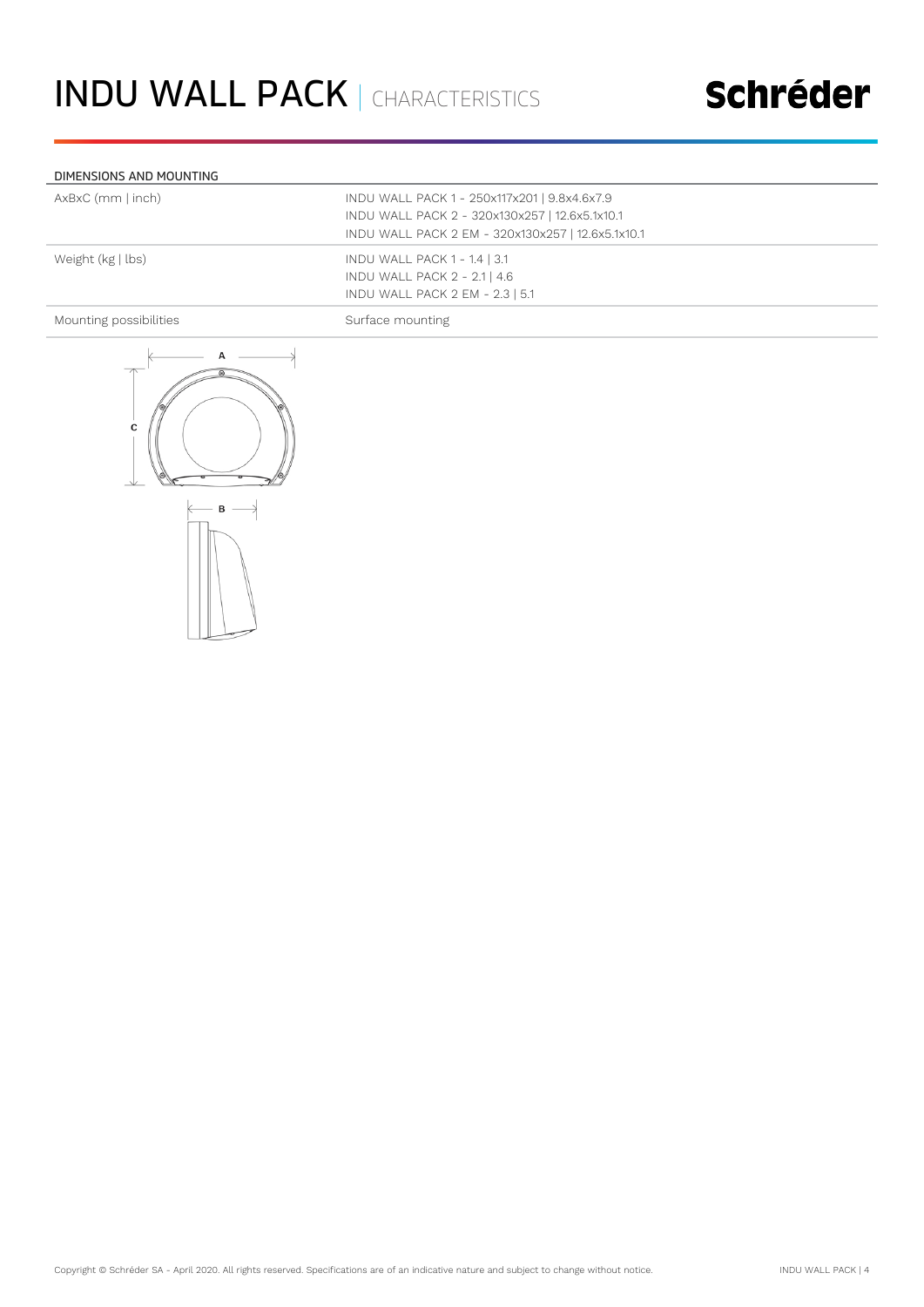# INDU WALL PACK | PERFORMANCE

|  |                              |                          | Luminaire output flux (lm)<br>Warm White 830 |      | Luminaire output flux (lm)<br>Neutral White 840 |      | Power consumption (W) |                | Luminaire<br>efficacy<br>(lm/W) |       |
|--|------------------------------|--------------------------|----------------------------------------------|------|-------------------------------------------------|------|-----------------------|----------------|---------------------------------|-------|
|  | Luminaire                    | Number of<br><b>LEDs</b> | Current (mA)                                 | Min  | Max                                             | Min  | Max                   | Min            | Max                             | Up to |
|  | INDU<br>MALL<br>PACK 1       | 24                       | 87                                           | 1700 | 1700                                            | 1800 | 1800                  | 15             | 15                              | 120   |
|  | INDU<br>MALL<br>PACK 2       | 48                       | 106                                          | 4200 | 4200                                            | 4400 | 4400                  | 35             | 35                              | 126   |
|  | INDU<br>WALL<br>PACK 2<br>EM | 48                       | 15                                           | 400  | 400                                             | 400  | 400                   | $\overline{4}$ | $\overline{4}$                  | 100   |

Tolerance on LED flux is ± 7% and on total luminaire power ± 5 %